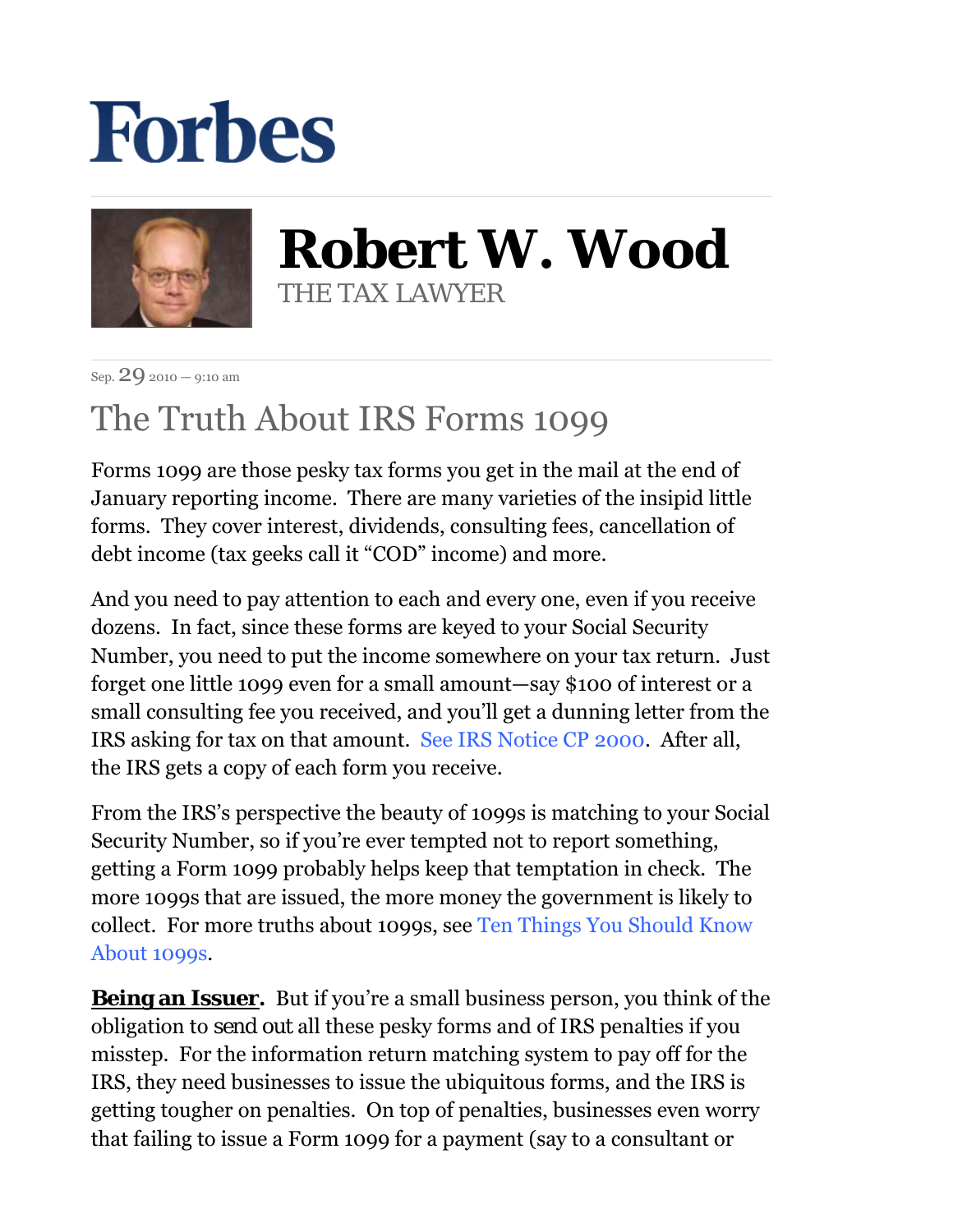service provider) may result in the IRS denying their tax deduction for the payment.

Every year the burdens on business in January and February (when businesses issue for forms for the prior year) seems to get worse. Forms 1099 must be mailed to taxpayers no later than January 31 for the preceding year, and copies must be sent to the IRS no later than the end of February. There's more focus now that two major pieces of tax legislation are putting even greater burdens on small business.

Hot off the press—and signed by President Obama on September 27, 2010—is the Small Business Jobs Act of 2010. In it, Congress has beefed up reporting requirements and penalties.

**1099s for Rental Property Expenses.** For payments after December 31, 2010, the new law requires recipients of rental income from real estate to issue 1099s to all service providers getting \$600 or more for rental property expenses. There are exceptions for individuals renting their principal residences and taxpayers with minimal rental income. Believe it or not, the IRS is also expected to write a rule exempting some based on "hardship," though it's hard to see how the IRS will cut too deeply into the little form regime.

**Higher Penalties.** The penalties on businesses failing to issue the forms or provide them to payees also go up after 2010. One penalty doubles from \$15 to \$30. The calendar year maximum goes from \$75,000 to \$250,000, and even for small filers, the calendar year maximum goes from \$25,000 to \$75,000. The minimum penalty for each failure due to intentional disregard more than doubles from \$100 to \$250.

**Patient Protection?** Speaking of Forms 1099, don't forget the Patient Protection and Affordable Care Act, PL 111-148, signed by President Obama on March 23, 2010. This healthcare reform legislation—the administration's centerpiece—also amped up 1099s. But these healthcare -wrapped 1099 rules don't kick in until 2012. When they do, though, it will be a new era of "if it moves, 1099 it" administration.